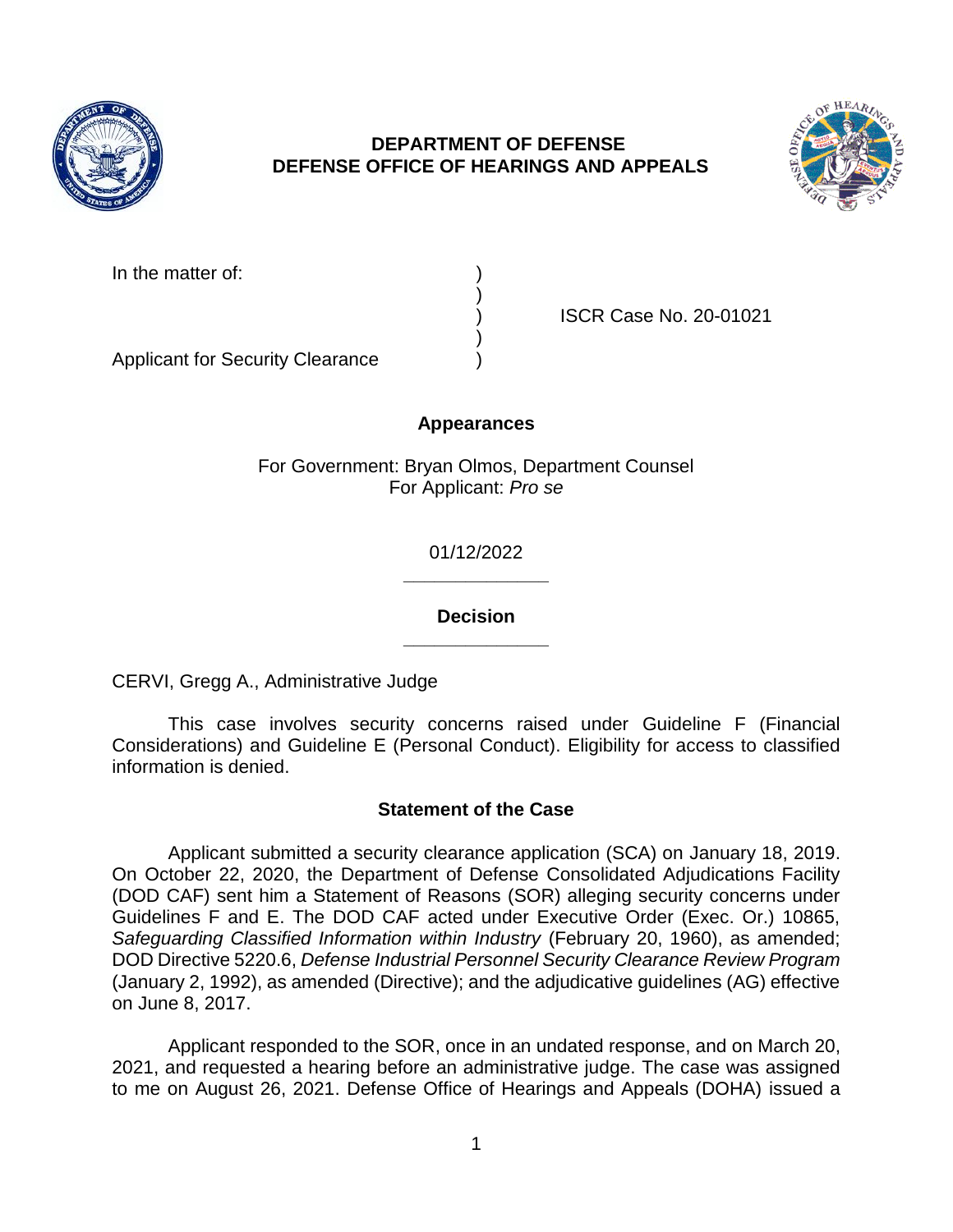notice of hearing on September 15, 2021, scheduling the hearing for September 28, 2021. The hearing was rescheduled due to Applicant's travel and COVID-19 restriction. An amended notice of hearing was issued on September 23, 2021, and the hearing was convened on October 6, 2021.

 Government Exhibits (GE) 1 through 5 were admitted into evidence without objection. Applicant testified but had no exhibits to submit. The record was held open until October 20, 2021, to permit Applicant to submit documentary evidence. Applicant submitted Applicant Exhibit (AE) A, which included an email and several tax, student loan, and credit documents. DOHA received the hearing transcript on October 13, 2021.

#### **Findings of Fact**

Applicant is a 32-year-old risk analysis and monitoring technician for a government contractor working for another government agency, employed since July 2021. He previously worked for another contractor from October 2018 to March 2021, but was laid off. Applicant earned a bachelor's degree in 2012. He is not married and has one sevenyear-old child. Applicant holds an interim security eligibility.

six delinquent debts. His debts include a past-due car loan (SOR ¶ 1.a), a charged-off car loan (SOR ¶ 1.b), 10 past-due Department of Education loans (SOR ¶¶ 1.c-1.m), and three charged-off credit accounts (SOR ¶¶ 1.n-1.p). The remaining Guideline F allegations include failure to file Federal income tax returns for tax years 2017 and 2018 when due (SOR ¶ 1.q); failure to file state income tax returns for tax years 2017 and 2018 when due (SOR ¶ 1.r); and a \$4,290 debt to the Federal government for delinquent taxes owed from tax year 2017. Finally, the SOR alleges Applicant failed to report his tax filing and payment delinquencies in his January 2019 SCA (SOR ¶ 2.a). Applicant admitted all of the SOR allegations with explanations. The government's exhibits support the SOR The SOR alleges under Guideline F that Applicant owes approximately \$29,000 in allegations.

 Applicant replied to government interrogatories in June and July 2021, and had not at the hearing that he owed the IRS about \$4,290 for tax year 2016. He did not have enough withheld from his pay, did not receive his W-2 forms, and had a mix up with his former girlfriend over his ability to claim his daughter as a deduction. Applicant filed his 2017 and 2018 tax returns in August 2020, and paid his debt through attachment of his federal refunds for those years. Of note, Applicant provided a post-hearing exhibit from the IRS showing a portion of his 2017 refund was applied to a 2015 debt, not 2016. He also owed a state for taxes from 2016, and believes he satisfied the debt through attachment of his 2017 tax refund. After the hearing, Applicant attempted to contact the state tax authority, but was unable to obtain a balance letter in time for his post-hearing and state tax returns when due, in his January 2019 SCA. His 2018 tax returns were not resolved his tax debts or filed in 2017 or 2018 tax returns by that time. Applicant testified reply. Applicant did not report any tax delinquencies or his failure to file his 2017 Federal yet due when he completed his SCA.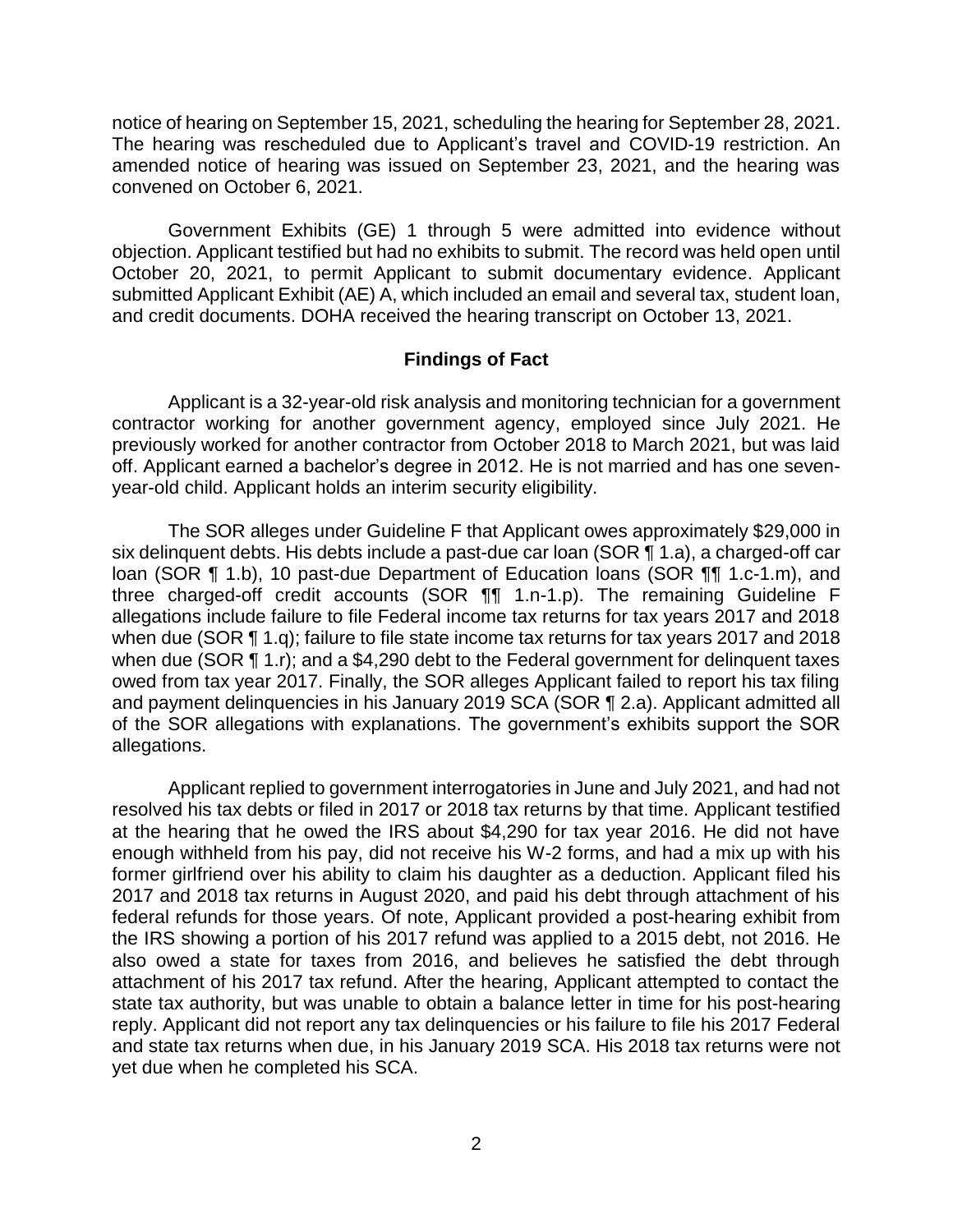Applicant has student-loan accounts that became past due totaling \$6,858, in about 2017. He testified that he contacted the loan servicing agency, and was requested to submit an income status document and report his income to the agency. He failed to submit the document or report his financial status changes since 2017. As a result of COVID-19 related Executive Order in 2020, his student loans became deferred. They remain in a deferred status with no past-due amounts owed.

 Applicant has two past-due car loans. He purchased a 2007 BMW in 2014 for \$16,000. He failed to make payments on the loan in 2017, and the car was repossessed in 2018 (SOR ¶ 1.b). He was offered a settlement amount of \$5,000, but he does not have the funds to pay the debt or the settlement. Applicant bought another car in 2019 for \$22,000 (SOR ¶ 1.a). He made payments on the loan in the first few months, then made occasional payments thereafter. He testified that his work hours were cut in 2020 due to COVID-19, but did not provide evidence of a pay loss. He said he made a \$1,200 payment in September 2021. He is past due about \$10,000 or \$11,000.

 Applicant has a credit card debt for about \$1,062, listed in SOR ¶ 1.o. The debt was incurred while he was in college, and he did not pay anything beginning in 2015 or 2016. In about June 2021, he started paying \$15.85 per month in a payment plan with the creditor. He provided post-hearing documentation showing he paid 6 of 67 installments as of October 2021.

Applicant has two other consumer debts (SOR ¶¶ 1.n and 1.p), totaling about \$1,621. He disputed the phone company debt (SOR ¶ 1.p) in 2016, but it remains a past- due debt on his 2020 credit report and Applicant was sent a collection letter. The \$1,379 Applicant's 2020 credit report. Applicant testified that he paid the balance of \$400 in debt in SOR ¶ 1.n was opened in 2018 and charged off in 2019. The debt is reflected on February 2021. Nether debt appears on his 2021 credit report.

 Applicant earns about \$101,000 per year, rents a home, and shares custody of his daughter, but his daughter lives with her mother. He has no bank savings and no retirement account savings. He has about \$200 in his checking account. He has not sought financial counseling. He traveled for pleasure to Jamaica in 2015 and 2018, to Dominican Republic in 2019, to Jamaica in 2020, and Dominican Republic and Dubai UAE in 2021.

#### **Policies**

 "[N]o one has a 'right' to a security clearance." *Department of the Navy v. Egan*, 484 U.S. 518, 528 (1988). As Commander in Chief, the President has the authority to "control access to information bearing on national security and to determine whether an individual is sufficiently trustworthy to have access to such information." *Id.* at 527. The President has authorized the Secretary of Defense or his designee to grant applicants eligibility for access to classified information "only upon a finding that it is clearly consistent with the national interest to do so." Exec. Or. 10865 § 2.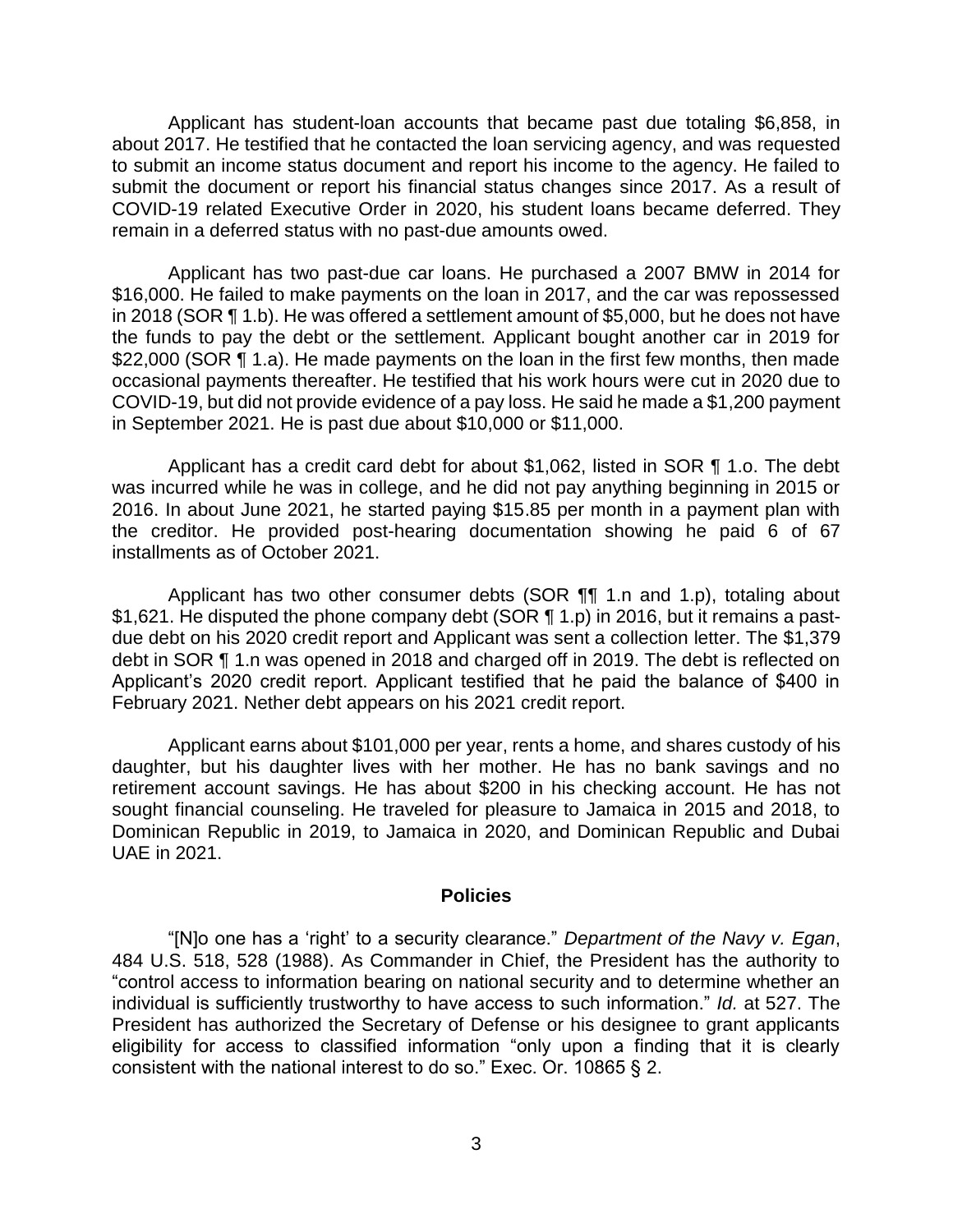National security eligibility is predicated upon the applicant meeting the criteria contained in the adjudicative guidelines. These guidelines are not inflexible rules of law. Instead, recognizing the complexities of human behavior, an administrative judge applies these guidelines in conjunction with an evaluation of the whole person. An administrative administrative judge must consider a person's stability, trustworthiness, reliability, discretion, character, honesty, and judgment. AG ¶ 1(b). judge's overarching adjudicative goal is a fair, impartial, and commonsense decision. An

 The Government reposes a high degree of trust and confidence in persons with access to classified information. This relationship transcends normal duty hours and endures throughout off-duty hours. Decisions include, by necessity, consideration of the possible risk that the applicant may deliberately or inadvertently fail to safeguard classified information. Such decisions entail a certain degree of legally permissible extrapolation about potential, rather than actual, risk of compromise of classified information.

 Clearance decisions must be made "in terms of the national interest and shall in no sense be a determination as to the loyalty of the applicant concerned." Exec. Or. 10865 § 7. Thus, a decision to deny a security clearance is merely an indication the applicant has not met the strict guidelines the President and the Secretary of Defense have established for issuing a clearance.

 Initially, the Government must establish, by substantial evidence, conditions in the personal or professional history of the applicant that may disqualify the applicant from being eligible for access to classified information. The Government has the burden of establishing controverted facts alleged in the SOR. *Egan*, 484 U.S. at 531. "Substantial evidence" is "more than a scintilla but less than a preponderance." *See v. Washington Metro. Area Transit Auth.*, 36 F.3d 375, 380 (4th Cir. 1994). The guidelines presume a nexus or rational connection between proven conduct under any of the criteria listed therein and an applicant's security suitability. *See, e.g.,* ISCR Case No. 12-01295 at 3 (App. Bd. Jan. 20, 2015).

 Once the Government establishes a disqualifying condition by substantial evidence, the burden shifts to the applicant to rebut, explain, extenuate, or mitigate the facts. Directive ¶ E3.1.15. An applicant has the burden of proving a mitigating condition, and the burden of disproving it never shifts to the Government. *See, e.g.,* ISCR Case No. 02-31154 at 5 (App. Bd. Sep. 22, 2005).

An applicant "has the ultimate burden of demonstrating that it is clearly consistent with the national interest to grant or continue his security clearance." ISCR Case No. 01- 20700 at 3 (App. Bd. Dec. 19, 2002). "[S]ecurity clearance determinations should err, if they must, on the side of denials." *Egan*, 484 U.S. at 531; *see,* AG ¶ 1(d).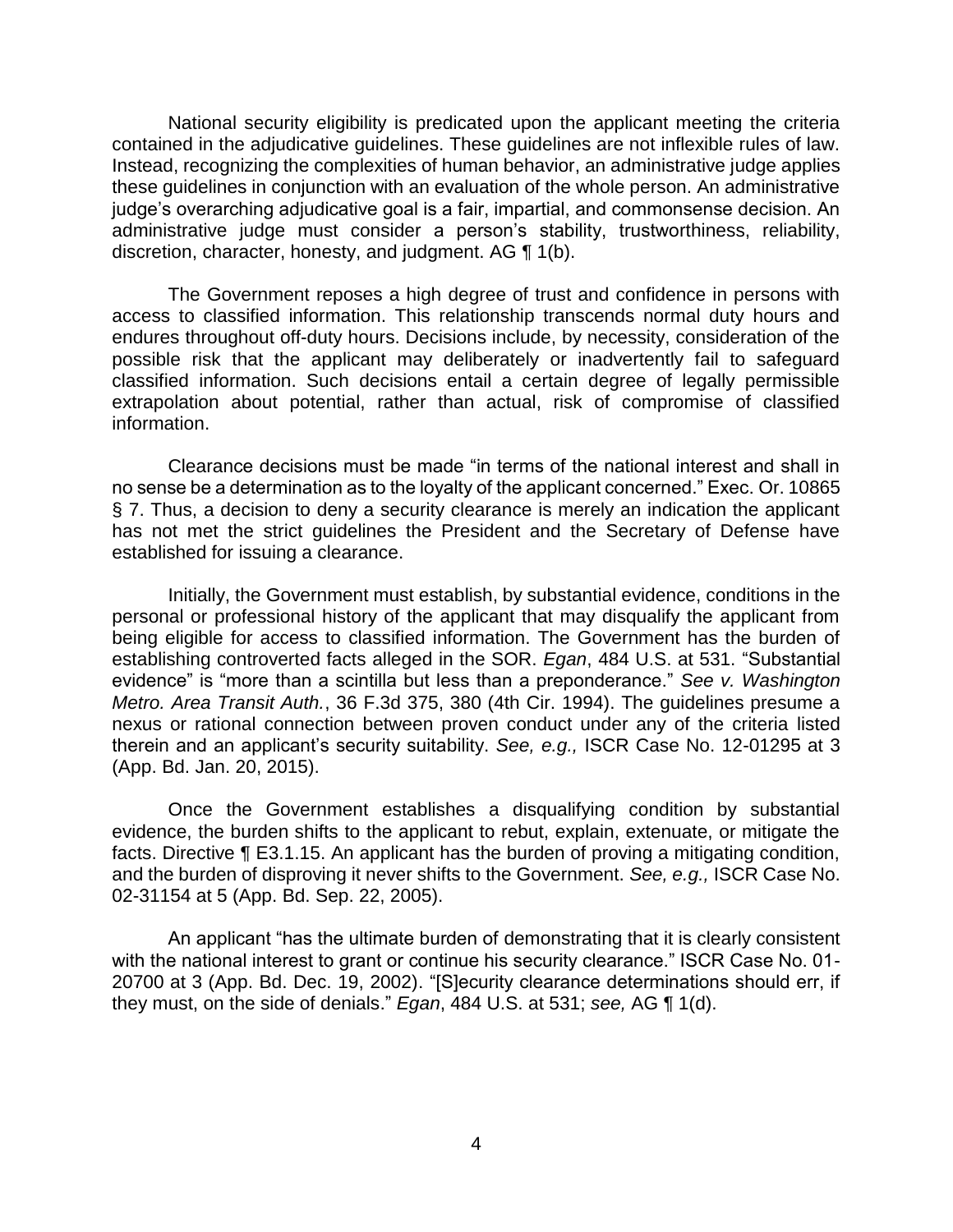## **Analysis**

### **Guideline F: Financial Considerations**

The security concern under this guideline is set out in AG ¶ 18:

 Failure to live within one's means, satisfy debts, and meet financial obligations may indicate poor self-control, lack of judgment, or unwillingness to abide by rules and regulations, all of which can raise questions about an individual's reliability, trustworthiness, and ability to protect classified or sensitive information. . . .

The relevant disqualifying conditions under AG ¶ 19 include:

(a) inability to satisfy debts;

(c) a history of not meeting financial obligations; and

 (f) failure to file or fraudulently filing annual Federal, state, or local income tax returns or failure to pay annual Federal, state, or local income tax as required.

 Applicant's admissions, testimony, and the documentary evidence in the record are sufficient to establish the disqualifying conditions AG ¶¶ 19(a), (c), and (f).

The following mitigating conditions under AG ¶ 20 are potentially relevant:

 (a) the behavior happened so long ago, was so infrequent, or occurred under such circumstances that it is unlikely to recur and does not cast doubt on the individual's current reliability, trustworthiness, or good judgment;

 (b) the conditions that resulted in the financial problem were largely beyond the person's control (e.g., loss of employment, a business downturn, unexpected medical emergency, a death, divorce or separation, clear victimization by predatory lending practices, or identity theft), and the individual acted responsibly under the circumstances;

 problem from a legitimate and credible source, such as a non-profit credit counseling service, and there are clear indications that the problem is being (c) the individual has received or is receiving financial counseling for the resolved or is under control;

 (d) the individual initiated and is adhering to a good-faith effort to repay overdue creditors or otherwise resolve debts;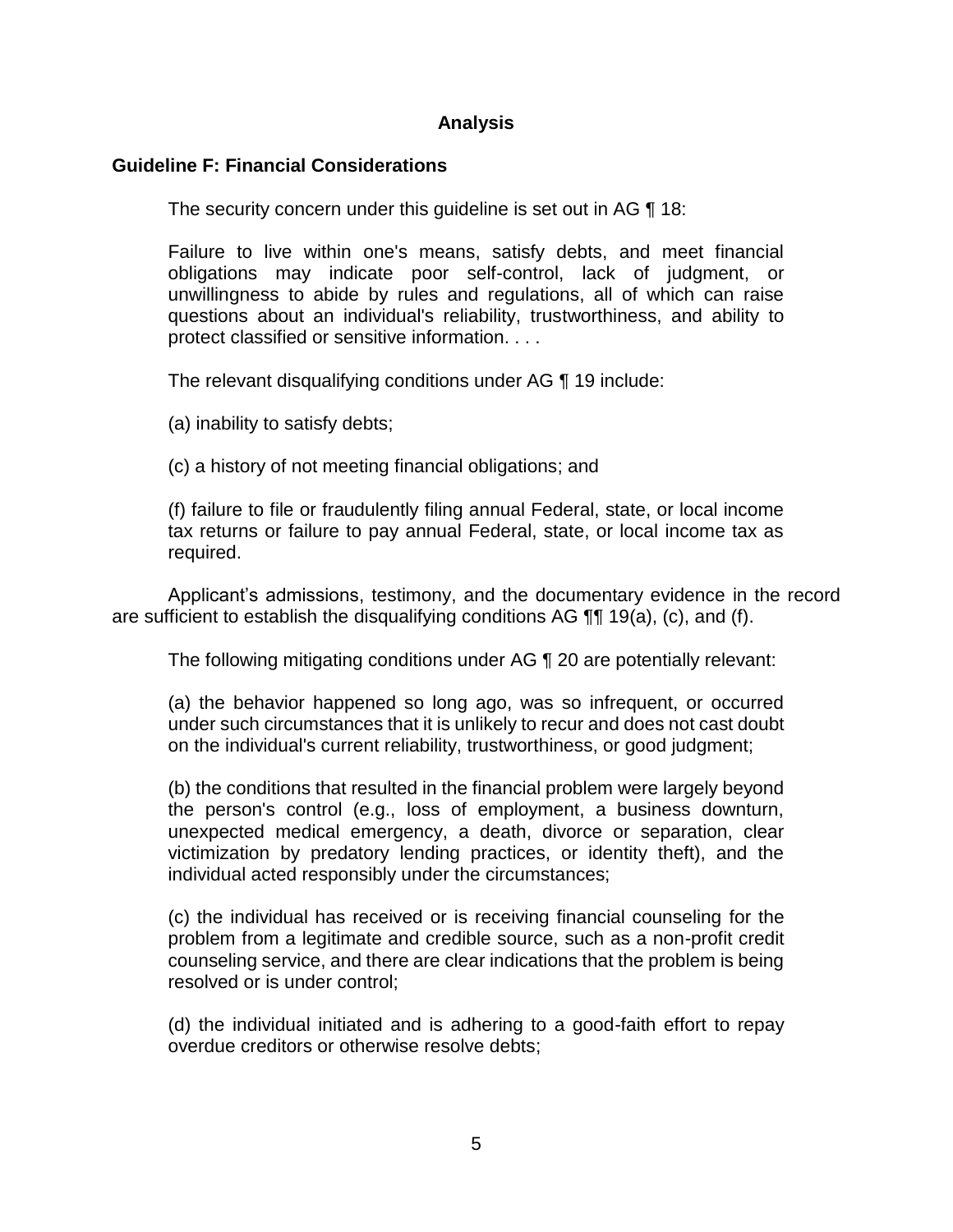(e) the individual has a reasonable basis to dispute the legitimacy of the proof to substantiate the basis of the dispute or provides evidence of actions past-due debt which is the cause of the problem and provides documented to resolve the issue; and

 (g) the individual has made arrangements with the appropriate tax authority to file or pay the amount owed and is in compliance with those arrangements.

 Applicant's history of debt accumulation with little concurrent effort to resolve it until his security eligibility was in jeopardy shows a history of financial irresponsibility. His financial problems have been longstanding and remain a concern. A debt that became delinquent several years ago is still considered recent because "an applicant's ongoing, unpaid debts evidence a continuing course of conduct and, therefore, can be viewed as recent for purposes of the Guideline F mitigating conditions." ISCR Case No. 15-06532 at 3 (App. Bd. Feb. 16, 2017) (citing ISCR Case No. 15-01690 at 2 (App. Bd. Sept. 13, 2016)). Applicant has not shown a willingness or ability to address his largest debts despite a history of full employment since 2018 and a substantial salary. He has little in financial assets, yet has vacationed overseas on a regular basis.

 Applicant failed to file his 2017 and 2018 Federal and state tax returns when due, and incurred delinquent tax debts since 2015. Although he has paid his tax debts and filed his tax returns, he did not do so in a timely manner, and satisfied his tax debts through involuntary relinquishment of future tax refunds. With regard to his education loans, they are currently deferred by law, however, Applicant did not take action as required to report his financial status to the loan servicing agency as required in 2017 when his delinquencies began. Although these accounts are no longer in a past-due status, payment requirements will eventually resume, but Applicant does not appear to have the funds to pay, and given his reluctance to pay since 2017, these continue to concern me and reflect poorly on his financial responsibility. I will give him the benefit of the doubt on the SOR allegations as written, as these debts are technically not past due, however I continue to have concerns about his overall financial responsibility.

 Applicant failed to resolve his two car loan debts, and has shown no inclination to do so in the future. Applicant is credited with recently obtaining a credit card debt repayment plan, but as of October 2021, compliance has only lasted 6 months out of a 67-month plan. He has also appeared to have successfully disputed another account, and paid on a third. I will give him the benefit of the doubt regarding resolution of these accounts.

accounts.<br>I am unclear about Applicant's financial status as he earns a sizable income for a single individual with joint custody but not living with the child. He appears to have sufficient money to travel, but claims he has a total of \$200 to spend. Overall, some debts have been resolved or are not a current concern, however, Applicant's financial responsibility overall is doubtful and has not been mitigated.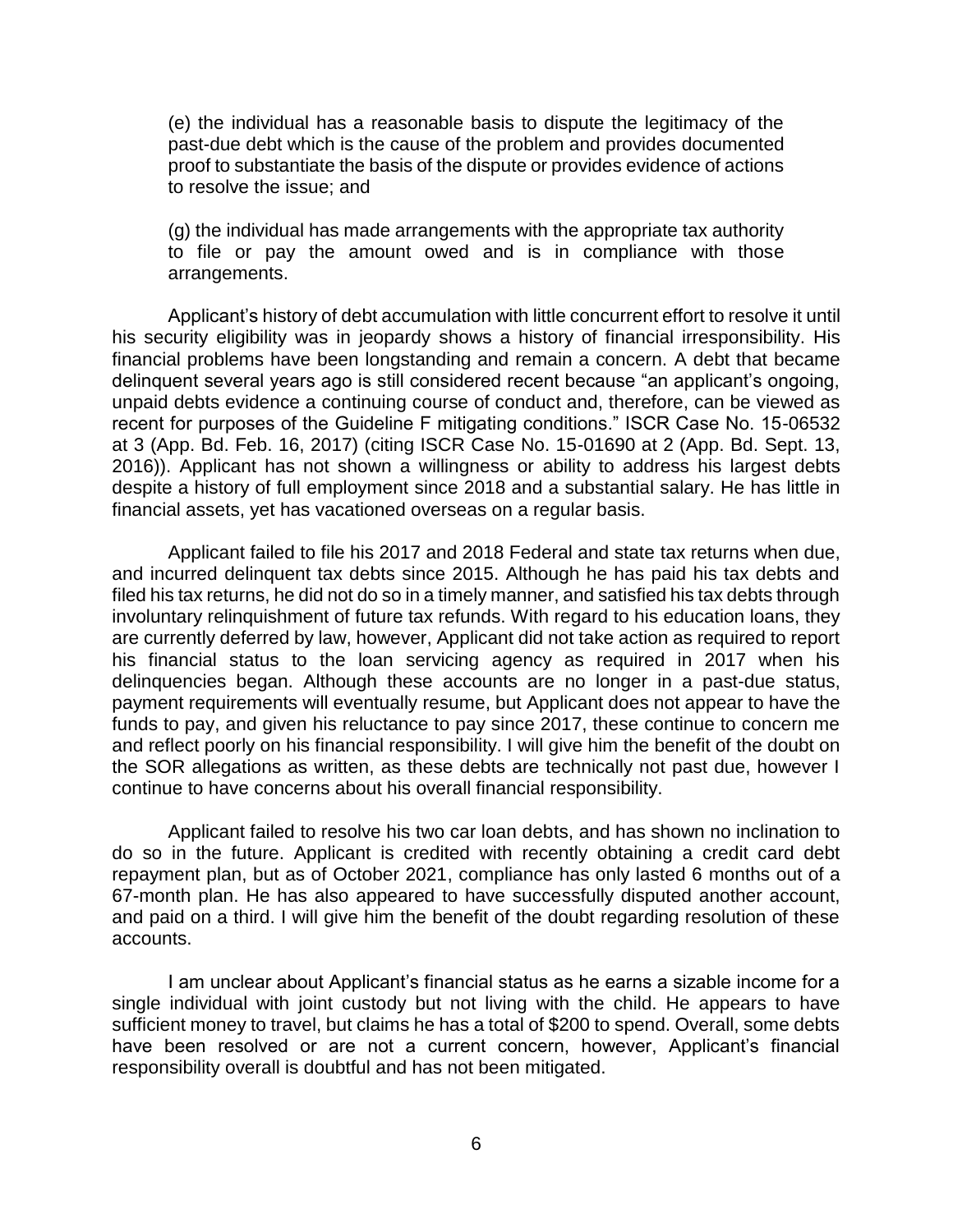### **Guideline E: Personal Conduct**

The security concern for personal conduct is set out in AG ¶ 15, as follows:

Conduct involving questionable judgment, lack of candor, dishonesty, or unwillingness to comply with rules and regulations can raise questions about an individual's reliability, trustworthiness, and ability to protect classified or sensitive information. Of special interest is any failure to cooperate or provide truthful and candid answers during national security investigative or adjudicative processes.

AG ¶ 16 describes conditions that could raise a security concern and may be disqualifying. The following disqualifying condition is potentially applicable:

 any personnel security questionnaire, personal history statement, or similar form used to conduct investigations, determine employment qualifications, award benefits or status, determine national security eligibility or (a) deliberate omission, concealment, or falsification of relevant facts from trustworthiness, or award fiduciary responsibilities.

 Applicant did not disclose on his SCA, his failure to file Federal and state tax returns for tax year 2017, and failure to pay as required for previous tax years (2016), despite being fully aware of the matter. The Appeal Board has cogently explained the process for analyzing falsification cases, stating:

 the burden of proving falsification; (b) proof of an omission, standing alone, does not establish or prove an applicant's intent or state of mind when the omission occurred; and (c) a Judge must consider the record evidence as a whole to determine whether there is direct or circumstantial evidence concerning the applicant's intent or state of mind at the time the omission (a) when a falsification allegation is controverted, Department Counsel has occurred.

 ISCR Case No. 03-10380 at 5 (App. Bd. Jan. 6, 2006) (citing ISCR Case No. 02-23133 falsified his 2019 SCA. The evidence shows that Applicant clearly was aware of the existence of the tax issues when he completed his SCA, although he may not have been failed to report the tax issues on his SCA, and did not provide documentary evidence to (App. Bd. June 9, 2004)). The record evidence establishes that Applicant intentionally aware of the exact total amount of taxes he owed. He did not adequately explain why he mitigate the allegation. AG ¶¶ 16(a) applies.

AG ¶ 17 provides conditions that could mitigate security concerns in this case:

 (a) the individual made prompt, good-faith efforts to correct the omission, concealment, or falsification before being confronted with the facts;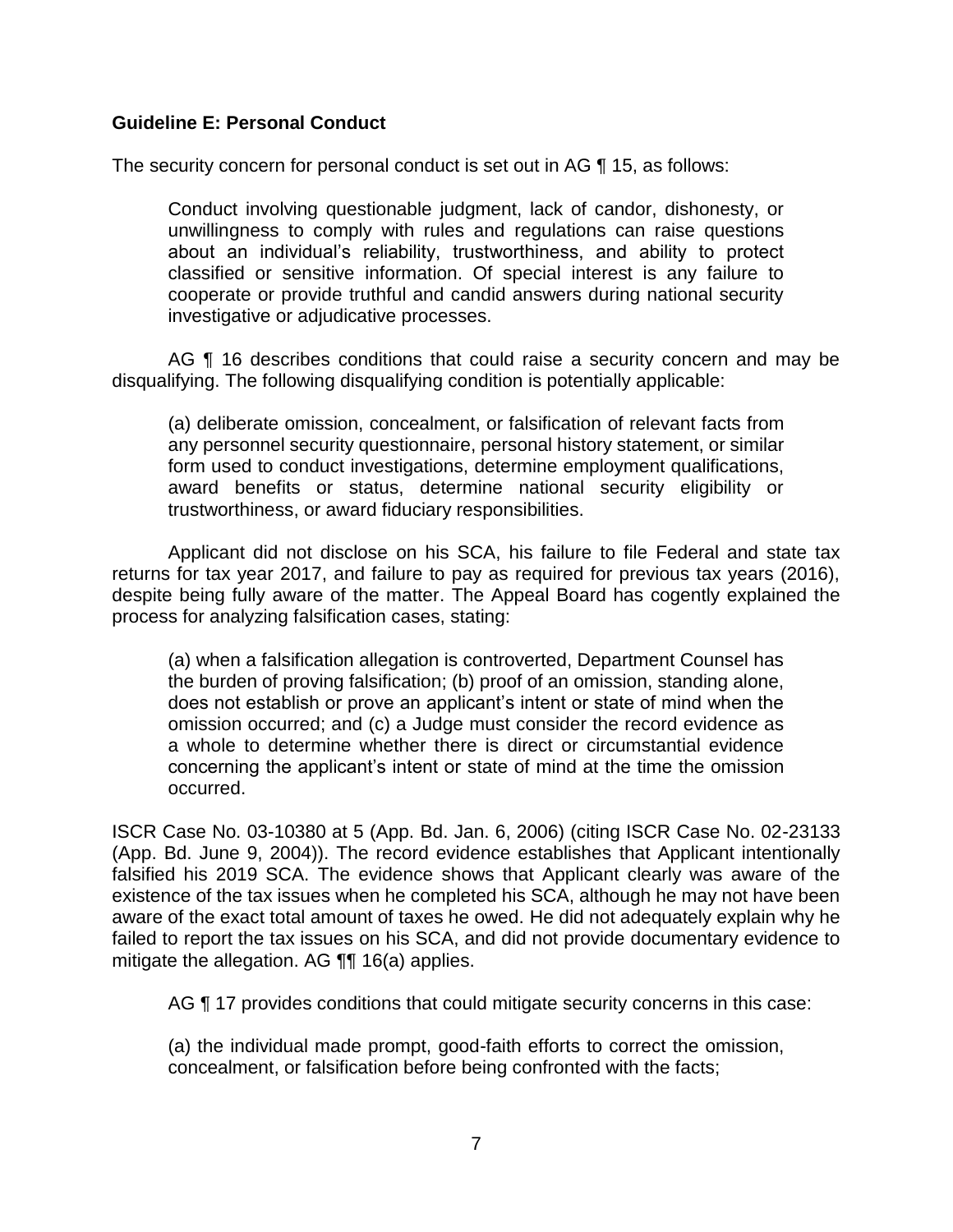(c) the offense is so minor, or so much time has passed, or the behavior is so infrequent, or it happened under such unique circumstances that it is unlikely to recur and does not cast doubt on the individual's reliability, trustworthiness, or good judgment;

 (d) the individual has acknowledged the behavior and obtained counseling to change the behavior or taken other positive steps to alleviate the stressors, circumstances, or factors that contributed to untrustworthy, unreliable, or other inappropriate behavior, and such behavior is unlikely to recur; and

 (e) the individual has taken positive steps to reduce or eliminate vulnerability to exploitation, manipulation, or duress.

 No mitigating condition applies. Applicant was well aware of his failure to file tax returns and pay taxes, but failed to disclose them. This knowing and willful behavior is strongly disfavored in security eligibility determinations. In addition, I am considering that he did not voluntarily disclose the extent of his tax-related debts to include a 2015 Federal my evaluation of Applicant's credibility, mitigation, rehabilitation, and whole-person analysis. Applicant's intentional falsification casts doubt on his reliability, trustworthiness, tax debt disclosed in his post-hearing submission, not for disqualification purposes but in and good judgment. Overall, the personal conduct security concern is not mitigated.

#### **Whole-Person Concept**

 Under AG ¶¶ 2(a), 2(c), and 2(d), the ultimate determination of whether to grant national security eligibility must be an overall commonsense judgment based upon careful consideration of the guidelines and the whole-person concept. Under the whole-person concept, the administrative judge must evaluate an applicant's eligibility for a security clearance by considering the totality of the applicant's conduct and all relevant circumstances. The administrative judge should consider the nine adjudicative process factors listed at AG ¶ 2(d).

I considered all of the potentially disqualifying and mitigating conditions in light of the facts and circumstances surrounding this case. I have incorporated my findings of fact and comments under Guidelines F and E in my whole-person analysis. I also considered Applicant's employment status, short-term lay off, potential loss of income during COVID-19 cutbacks, and financial stress due to being a single parent. However, I remain unconvinced of his overall financial responsibility, and his ability, intent, and desire to meet his financial obligations in the future, as well as his candor in the investigation process.

 Accordingly, I conclude Applicant has not carried his burden of showing that it is clearly consistent with the national security interest of the United States to grant him eligibility for access to classified information.